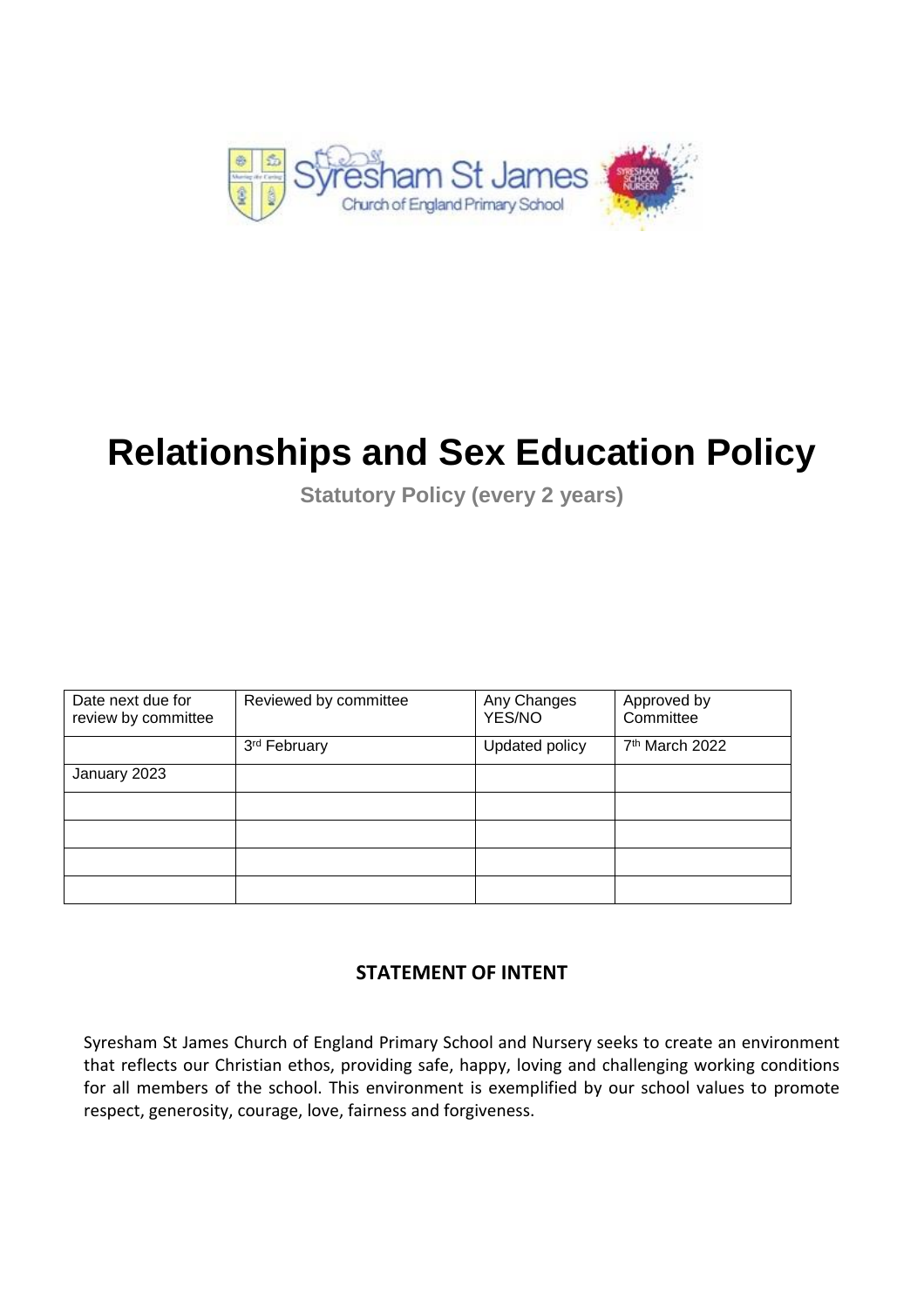# **Contents**

<span id="page-1-0"></span>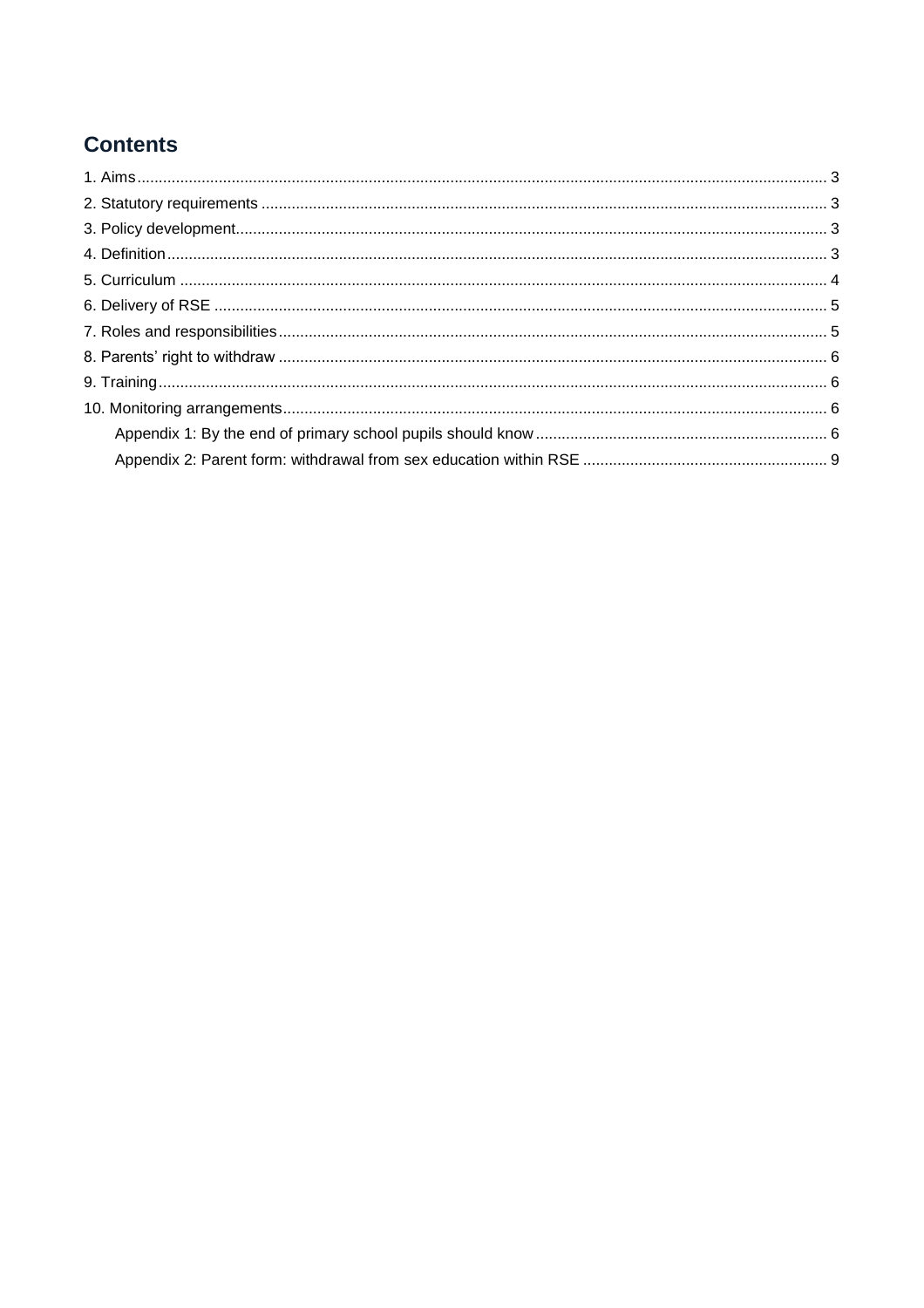#### **1. Aims**

The aims of relationships and sex education (RSE) at our schools is to:

- Provide a framework in which sensitive discussions can take place
- Prepare pupils for puberty, and give them an understanding of sexual development and the importance of health and hygiene
- Help pupils develop feelings of self-respect, confidence and empathy
- Create a positive culture around issues of sexuality and relationships
- Teach pupils the correct vocabulary to describe themselves and their bodies

#### **1.1 Links**

This policy should be read in conjunction with and is supported by the school's:

- Child Protection and Safeguarding Policy
- Behaviour Policy
- Peer-on-Peer Abuse Policy
- **Equality Policy**

#### <span id="page-2-0"></span>**2. Statutory requirements**

As a maintained primary school we must provide relationships education to all pupils as per section 34 of the Children and Social work act 2017.

However, we are not required to provide sex education but we do need to teach the elements of sex education contained in the science curriculum.

In teaching RSE, we must have regard to guidance issued by the secretary of state as outlined in section 403 of the Education Act 1996.

At Syresham St James CE Primary School we teach RSE as set out in this policy.

#### <span id="page-2-1"></span>**3. Policy development**

This policy has been developed in consultation with = teachers, staff and parents of the School and Nursery.

The consultation and policy development process involved the following steps:

- 1. Review a member of staff or working group pulled together all relevant information including relevant national and local guidance
- 2. Staff consultation all school staff were given the opportunity to look at the policy and make recommendations
- 3. Parent/stakeholder consultation parents and any interested parties were invited to give feedback on the policy via an online consultation process
- <span id="page-2-2"></span>4. Ratification – once amendments were made, the policy was approved the Governing Body

#### **4. Definition**

RSE is about the emotional, social and cultural development of pupils, and involves learning about relationships, sexual health, sexuality, healthy lifestyles, diversity and personal identity.

RSE involves a combination of sharing information and exploring issues and values.

RSE is not about the promotion of sexual activity.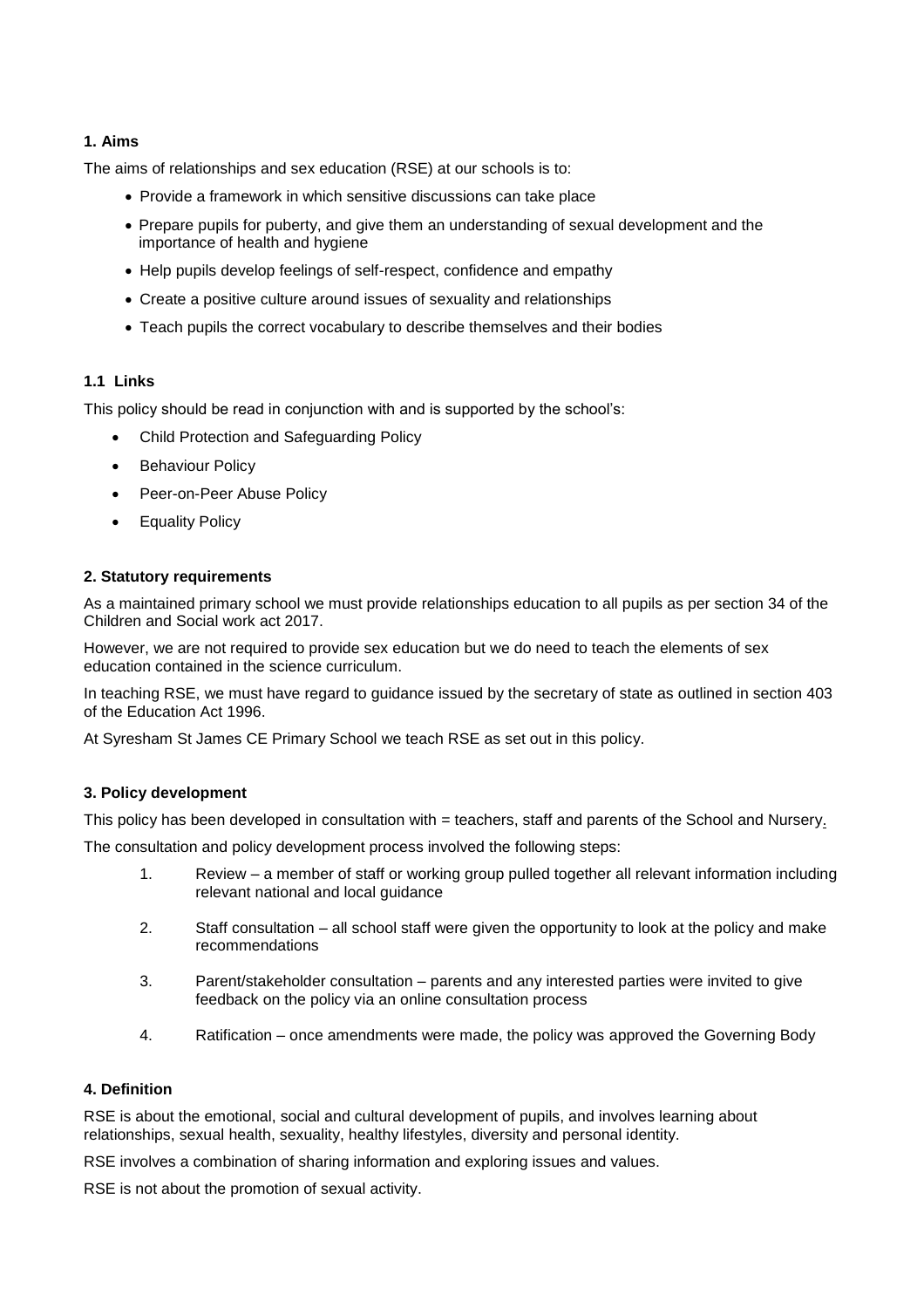#### <span id="page-3-0"></span>**5. Curriculum**

Our curriculum is set out here but we may adapt it when necessary.

PSHE and wellbeing long-term plan based on JIGSAW half-termly units and related key themes (Units include lesson plans that cover all the DfE statutory requirements for Relationships Education and Health Education)



| <b>Age Group</b>             | <b>Being Me In My World</b>                                                                                                                                                                                                                  | <b>Celebrating Difference</b>                                                                                                                                                                                                               | <b>Dreams and Goals</b>                                                                                                                                                                                                                                                                     | <b>Healthy Me</b>                                                                                                                                                                                                                                                 | <b>Relationships</b>                                                                                                                                                                                                                                                                                                          | <b>Changing Me</b>                                                                                                                                                                                                                     |
|------------------------------|----------------------------------------------------------------------------------------------------------------------------------------------------------------------------------------------------------------------------------------------|---------------------------------------------------------------------------------------------------------------------------------------------------------------------------------------------------------------------------------------------|---------------------------------------------------------------------------------------------------------------------------------------------------------------------------------------------------------------------------------------------------------------------------------------------|-------------------------------------------------------------------------------------------------------------------------------------------------------------------------------------------------------------------------------------------------------------------|-------------------------------------------------------------------------------------------------------------------------------------------------------------------------------------------------------------------------------------------------------------------------------------------------------------------------------|----------------------------------------------------------------------------------------------------------------------------------------------------------------------------------------------------------------------------------------|
| Ages<br>$3 - 5$<br>$(F1-F2)$ | Self-identity<br><b>Understanding feelings</b><br>Being in a classroom<br><b>Being gentle</b><br><b>Rights and responsibilities</b>                                                                                                          | <b>Identifying talents</b><br><b>Being special</b><br><b>Families</b><br>Where we live<br><b>Making friends</b><br><b>Standing up for yourself</b>                                                                                          | <b>Challenges</b><br>Perseverance<br>Goal-setting<br><b>Overcoming obstacles</b><br>Seeking help<br>Jobs<br><b>Achieving goals</b>                                                                                                                                                          | <b>Exercising bodies</b><br><b>Physical activity</b><br><b>Healthy food</b><br>Sleep<br>Keeping clean<br>Safety                                                                                                                                                   | <b>Family life</b><br><b>Friendships</b><br><b>Breaking friendships</b><br><b>Falling out</b><br><b>Dealing with bullving</b><br>Being a good friend                                                                                                                                                                          | <b>Bodies</b><br><b>Respecting my body</b><br>Growing up<br>Growth and change<br><b>Fun and fears</b><br><b>Celebrations</b>                                                                                                           |
| Ages<br>$5 - 6$              | <b>Feeling special and safe</b><br>Being part of a class<br><b>Rights and responsibilities</b><br><b>Rewards and feeling proud</b><br><b>Consequences</b><br>Owning the Learning Charter                                                     | <b>Similarities and differences</b><br>Understanding bullying and<br>knowing how to deal with it<br><b>Making new friends</b><br><b>Celebrating the differences</b><br>in everyone                                                          | <b>Setting goals</b><br>Identifying successes and<br>achievements<br>Learning styles<br>Working well and celebrating<br>achievement with a partner<br><b>Tackling new challenges</b><br>Identifying and overcoming<br>obstacles<br><b>Feelings of success</b>                               | Keeping myself healthy<br>Healthier lifestyle choices<br>Keeping clean<br><b>Being safe</b><br>Medicine safety/safety with<br>household items<br><b>Road safety</b><br><b>Linking health and happiness</b>                                                        | <b>Belonging to a family</b><br>Making friends/being a good friend<br><b>Physical contact preferences</b><br>People who help us<br>Qualities as a friend and person<br>Self-acknowledgement<br>Being a good friend to myself<br><b>Celebrating special relationships</b>                                                      | Life cycles - animal and human<br><b>Changes</b> in me<br>Changes since being a baby<br>Differences between female and<br>male bodies (correct terminology)<br>Linking growing and learning<br>Coping with change<br><b>Transition</b> |
| Ages<br>$6 - 7$              | Hopes and fears for the year<br><b>Rights and responsibilities</b><br><b>Rewards and consequences</b><br>Safe and fair learning<br>environment<br><b>Valuing contributions</b><br><b>Choices</b><br><b>Recognising feelings</b>              | <b>Assumptions and</b><br>stereotypes about gender<br><b>Understanding bullying</b><br>Standing up for self and<br>others<br><b>Making new friends</b><br><b>Gender diversity</b><br><b>Celebrating difference and</b><br>remaining friends | <b>Achieving realistic goals</b><br>Perseverance<br><b>Learning strengths</b><br>Learning with others<br><b>Group co-operation</b><br>Contributing to and sharing<br>success                                                                                                                | <b>Motivation</b><br><b>Healthier choices</b><br>Relaxation<br><b>Healthy eating and nutrition</b><br><b>Healthier snacks and sharing</b><br>food                                                                                                                 | <b>Different types of family</b><br><b>Physical contact boundaries</b><br><b>Friendship and conflict</b><br><b>Secrets</b><br><b>Trust and appreciation</b><br><b>Expressing appreciation for special</b><br>relationships                                                                                                    | Life cycles in nature<br>Growing from young to old<br>Increasing independence<br>Differences in female and male<br>bodies (correct terminology)<br><b>Assertiveness</b><br><b>Preparing for transition</b>                             |
| Ages<br>$7 - 8$              | Setting personal goals<br>Self-identity and worth<br><b>Positivity in challenges</b><br>Rules, rights and<br>responsibilities<br><b>Rewards and consequences</b><br><b>Responsible choices</b><br>Seeing things from others'<br>perspectives | <b>Families and their</b><br>differences<br>Family conflict and how to<br>manage it (child-centred)<br>Witnessing bullying and how<br>to solve it<br>Recognising how words can<br>be hurtful<br><b>Giving and receiving</b><br>compliments  | Difficult challenges and achieving<br>success<br><b>Dreams and ambitions</b><br><b>New challenges</b><br><b>Motivation and enthusiasm</b><br>Recognising and trying to<br>overcome obstacles<br><b>Evaluating learning processes</b><br><b>Managing feelings</b><br><b>Simple budgeting</b> | <b>Exercise</b><br><b>Fitness challenges</b><br>Food labelling and healthy swaps<br>Attitudes towards drugs<br>Keeping safe and why it's<br>important online and off line<br>scenarios<br><b>Respect for myself and others</b><br><b>Healthy and safe choices</b> | Family roles and responsibilities<br><b>Friendship and negotiation</b><br>Keeping safe online and who to go to<br>for help<br>Being a global citizen<br>Being aware of how my choices affect<br>others<br>Awareness of how other children<br>have different lives<br><b>Expressing appreciation for family</b><br>and friends | How babies grow<br>Understanding a baby's needs<br>Outside body changes<br>Inside body changes<br><b>Family stereotypes</b><br><b>Challenging my ideas</b><br><b>Preparing for transition</b>                                          |

| <b>Age Group</b>              | <b>Being Me In My World</b>                                                                                                                                                                                                                                         | <b>Celebrating Difference</b>                                                                                                                                                                                                                                | <b>Dreams and Goals</b>                                                                                                                                                                                                                                 | <b>Healthy Me</b>                                                                                                                                                                                                                                             | <b>Relationships</b>                                                                                                                                                                                                                                                             | <b>Changing Me</b>                                                                                                                                                                                                                                                  |
|-------------------------------|---------------------------------------------------------------------------------------------------------------------------------------------------------------------------------------------------------------------------------------------------------------------|--------------------------------------------------------------------------------------------------------------------------------------------------------------------------------------------------------------------------------------------------------------|---------------------------------------------------------------------------------------------------------------------------------------------------------------------------------------------------------------------------------------------------------|---------------------------------------------------------------------------------------------------------------------------------------------------------------------------------------------------------------------------------------------------------------|----------------------------------------------------------------------------------------------------------------------------------------------------------------------------------------------------------------------------------------------------------------------------------|---------------------------------------------------------------------------------------------------------------------------------------------------------------------------------------------------------------------------------------------------------------------|
| Ages<br>$8 - 9$               | Being part of a class team<br>Being a school citizen<br>Rights, responsibilities and<br>democracy (school council)<br><b>Rewards and consequences</b><br><b>Group decision-making</b><br>Having a voice<br><b>What motivates behaviour</b>                          | <b>Challenging assumptions</b><br>Judging by appearance<br>Accepting self and others<br><b>Understanding influences</b><br><b>Understanding bullying</b><br>Problem-solving<br>Identifying how special and<br>unique everyone is<br><b>First impressions</b> | <b>Hopes and dreams</b><br>Overcoming disappointment<br>Creating new, realistic dreams<br><b>Achieving goals</b><br>Working in a group<br><b>Celebrating contributions</b><br><b>Resilience</b><br><b>Positive attitudes</b>                            | <b>Healthier friendships</b><br><b>Group dynamics</b><br><b>Smoking</b><br>Alcohol<br><b>Assertiveness</b><br>Peer pressure<br><b>Celebrating inner strength</b>                                                                                              | Jealousy<br>Love and loss<br>Memories of loved ones<br><b>Getting on and Falling Out</b><br>Girlfriends and boyfriends<br>Showing appreciation to people and<br>animals                                                                                                          | <b>Being unique</b><br>Having a baby<br><b>Girls and puberty</b><br>Confidence in change<br><b>Accepting change</b><br><b>Preparing for transition</b><br><b>Environmental change</b>                                                                               |
| Ages<br>$9-10$                | Planning the forthcoming year<br><b>Being a citizen</b><br><b>Rights and responsibilities</b><br><b>Rewards and consequences</b><br>How behaviour affects groups<br>Democracy, having a voice,<br>participating                                                     | Cultural differences and how-<br>they can cause conflict<br><b>Racism</b><br><b>Rumours and name-calling</b><br><b>Types of bullying</b><br>Material wealth and<br>happiness<br><b>Enjoying and respecting</b><br>other cultures                             | <b>Future dreams</b><br>The importance of money<br>Jobs and careers<br>Dream job and how to get there<br><b>Goals in different cultures</b><br>Supporting others (charity)<br>Motivation                                                                | Smoking, including vaping<br>Alcohol<br>Alcohol and anti-social behaviour<br><b>Emergency aid</b><br><b>Body image</b><br><b>Relationships with food</b><br><b>Healthy choices</b><br>Motivation and behaviour                                                | Self-recognition and self-worth<br><b>Building self-esteem</b><br><b>Safer online communities</b><br><b>Rights and responsibilities online</b><br>Online gaming and gambling<br><b>Reducing screen time</b><br>Dangers of online grooming<br><b>SMARRT</b> internet safety rules | Self- and body image<br>Influence of online and media on<br>body image<br><b>Puberty for girls</b><br><b>Puberty for boys</b><br>Conception (including IVF)<br><b>Growing responsibility</b><br>Coping with change<br><b>Preparing for transition</b>               |
| Ages<br>$10 - 11$             | Identifying goals for the year<br>Global citizenship<br>Children's universal rights<br>Feeling welcome and valued<br>Choices, consequences and<br><b>rewards</b><br><b>Group dynamics</b><br>Democracy, having a voice<br>Anti-social behaviour<br>Role-modelling   | <b>Perceptions of normality</b><br><b>Understanding disability</b><br>Power struggles<br><b>Understanding bullying</b><br>Inclusion/exclusion<br>Differences as conflict.<br>difference as celebration<br><b>Empathy</b>                                     | Personal learning goals, in and<br>out of school<br><b>Success criteria</b><br><b>Emotions in success</b><br>Making a difference in the world<br><b>Motivation</b><br><b>Recognising achievements</b><br><b>Compliments</b>                             | <b>Taking personal responsibility</b><br>How substances affect the body<br><b>Exploitation, including 'county</b><br>lines' and gang culture<br><b>Emotional and mental health</b><br><b>Managing stress</b>                                                  | <b>Mental health</b><br>Identifying mental health worries and<br>sources of support<br>Love and loss<br><b>Managing feelings</b><br><b>Power and control</b><br><b>Assertiveness</b><br><b>Technology safety</b><br>Take responsibility with technology<br>use.                  | Self-image<br><b>Body image</b><br><b>Puberty and feelings</b><br><b>Conception to birth</b><br><b>Reflections about change</b><br><b>Physical attraction</b><br><b>Respect and consent</b><br><b>Boyfriends/girlfriends</b><br><b>Sexting</b><br><b>Transition</b> |
| Ages<br>$11-12$<br>(Scotland) | <b>Personal identity</b><br>What influences personal<br>identity<br>Identify personal strengths<br>How do others see me?<br><b>Group identity</b><br>My growing sense of personal<br>identity and independence<br>Online and global identity<br><b>Expectations</b> | <b>Assertiveness</b><br><b>Prejudice and discrimination</b><br>My values and those of<br>others<br><b>Challenging stereotypes</b><br><b>Discrimination in school</b><br>How prejudice and<br>discrimination fuels bullying<br><b>Being inclusive</b>         | What are my dreams and goals?<br><b>Steps to success</b><br>Coping when things don't go to<br>plan<br><b>Rewarding my dreams</b><br>Intrinsic and extrinsic motivation<br>Keeping my dreams alive<br>How dreams and goals change in<br>response to life | Healthy choices about my<br>emotional health<br><b>Managing stress</b><br>Manging my choices around<br>substances<br><b>Managing my nutritional choices</b><br><b>Medicines and immunisation</b><br>Healthy choices about physical<br>activity and rest/sleep | My changing web of friendships<br>Support I need now and in the future<br>Developing positive relationships<br>What external factors affect<br>relationships, e.g. media influences?<br><b>Assertiveness in relationships</b><br>The changing role of families                   | My changing body and feelings<br>What is self-image?<br>Coping during times of change<br>My changing ways of thinking<br>Managing my changes in mood<br>Moving forwards into my next year of<br>education                                                           |

We have developed the curriculum in consultation with parents and staff, taking into account the age, needs and feelings of pupils. If pupils ask questions outside the scope of this policy, teachers will respond in an appropriate manner so they are fully informed and don't seek answers online.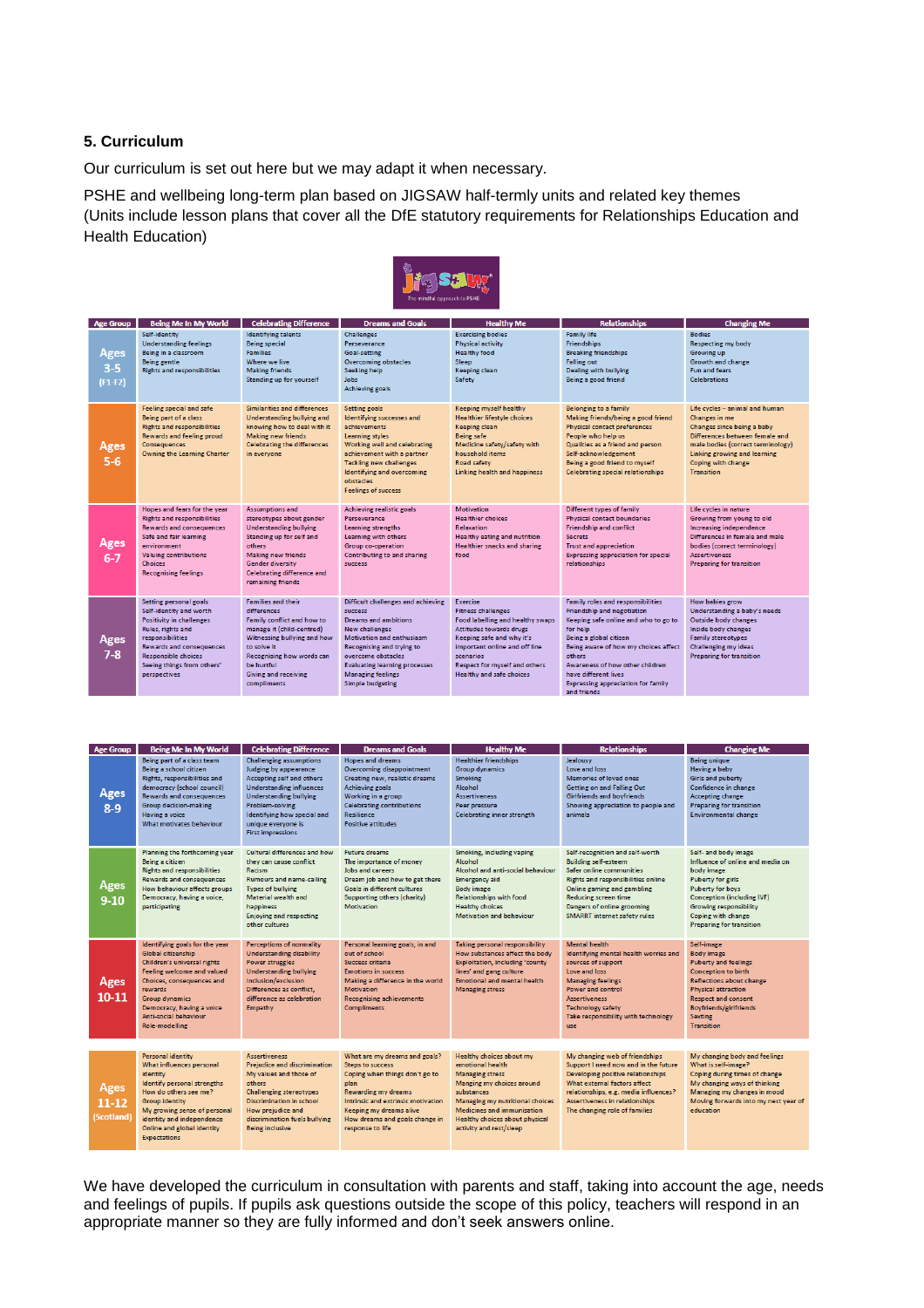Primary sex education will focus on:

- Preparing boys and girls for the changes that adolescence brings
- How a baby is conceived and born

#### <span id="page-4-0"></span>**6. Delivery of RSE**

RSE is taught within the personal, social, health and economic (PSHE) education curriculum. Biological aspects of RSE are taught within the science curriculum, and other aspects are included in religious education (RE).

Pupils also receive stand-alone sex education sessions.

Relationships education focuses on teaching the fundamental building blocks and characteristics of positive relationships including:

- Families and people who care for me
- Caring friendships
- Respectful relationships
- Online relationships
- Being safe

Across all Key Stages, pupils will be supported with developing the following skills:

- Communication, including how to manage changing relationships and emotions
- Recognising and assessing potential risks
- Assertiveness
- Seeking help and support when required
- Informed decision-making
- Self-respect and empathy for others
- Recognising and maximising a healthy lifestyle
- Managing conflict
- Discussion and group work

These areas of learning are taught within the context of family life taking care to ensure that there is no stigmatisation of children based on their home circumstances (families can include single parent families, LGBT parents, families headed by grandparents, adoptive parents, foster parents/carers amongst other structures) along with reflecting sensitively that some children may have a different structure of support around them (for example: looked after children or young carers).

#### <span id="page-4-1"></span>**7. Roles and responsibilities**

#### **7.1 The Governing Body**

The Trust Board's School Improvement Committee will approve the RSE policy, and the Local Governing Body will hold the headteacher to account for its implementation.

#### **7.2 The Headteacher**

The headteacher is responsible for ensuring that RSE is taught consistently across the school, and for managing requests to withdraw pupils from the sex education components of RSE (see section 8).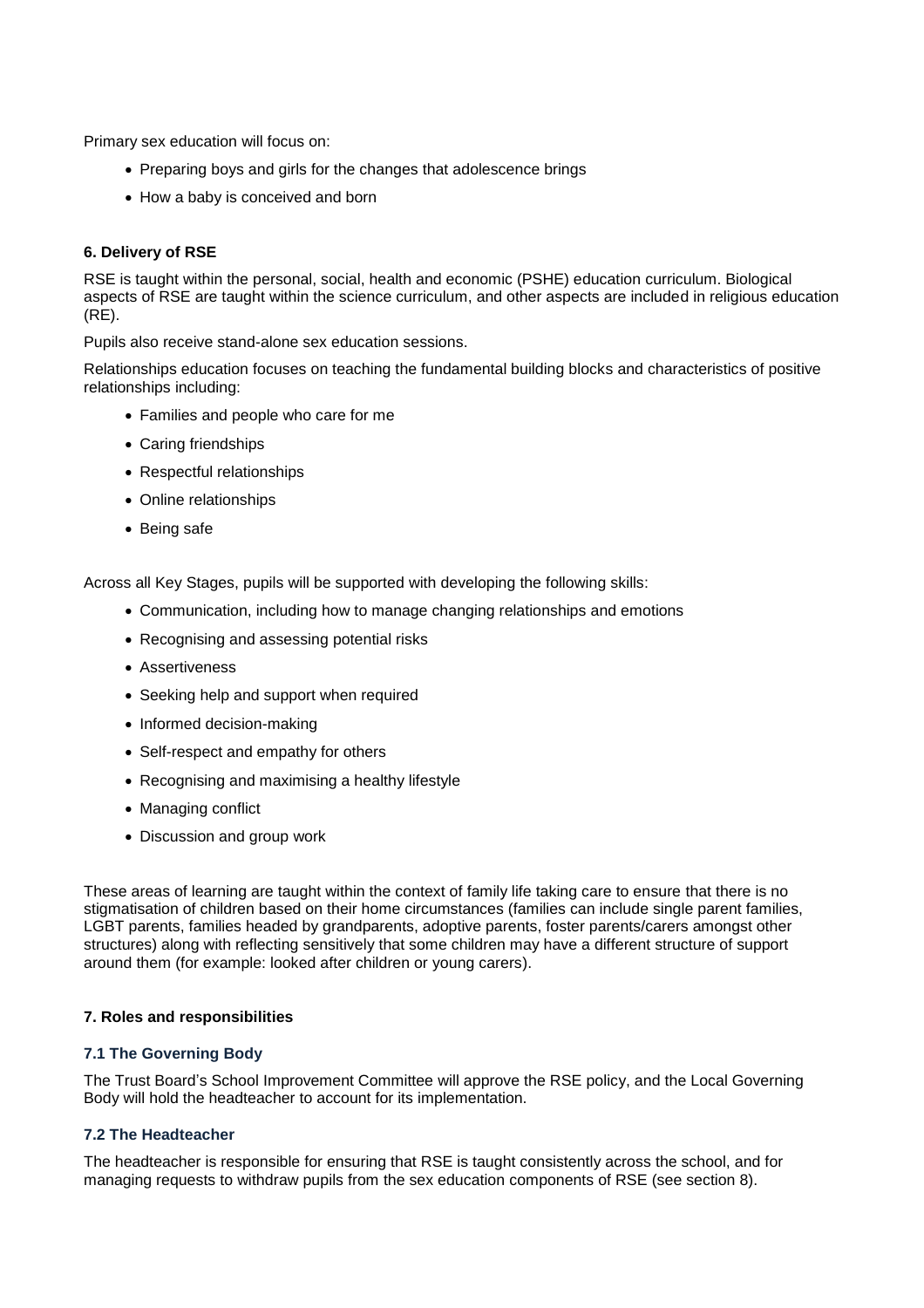#### **7.3 Staff**

Staff are responsible for:

- Delivering RSE in a sensitive way
- Modelling positive attitudes to RSE
- Monitoring progress
- Responding to the needs of individual pupils
- Responding appropriately to pupils whose parents wish them to be withdrawn from the sex education components of RSE

Staff do not have the right to opt out of teaching RSE. Staff who have concerns about teaching RSE are encouraged to discuss this with the headteacher.

#### **7.4 Pupils**

Pupils are expected to engage fully in RSE and, when discussing issues related to RSE, treat others with respect and sensitivity.

#### <span id="page-5-0"></span>**8. Parents' right to withdraw**

Parents do not have the right to withdraw their children from relationships education.

Parents have the right to withdraw their children from the components of sex education within RSE.

Requests for withdrawal should be put in writing using the form found in Appendix 3 of this policy and addressed to the headteacher.

Alternative work will be given to pupils who are withdrawn from sex education.

#### <span id="page-5-1"></span>**9. Training**

Staff are trained on the delivery of RSE and it is included in our continuing professional development calendar.

The headteacher will also invite visitors from outside the school, such as school nurses or sexual health professionals, to provide support and training to staff teaching RSE.

#### <span id="page-5-2"></span>**10. Monitoring arrangements**

The delivery of RSE is monitored by the Head Teacher or Head of School through:

- Ensuring that staff follow the long term plan for RSE.
- Reviewing planning for the subject and delivery of lessons.
- <span id="page-5-3"></span>• Carrying out learning walks

Pupils' development in RSE is monitored by class teachers as part of our internal assessment systems.

This policy will be reviewed annually by the Headteacher

At every review, the policy will be approved by the Governing Body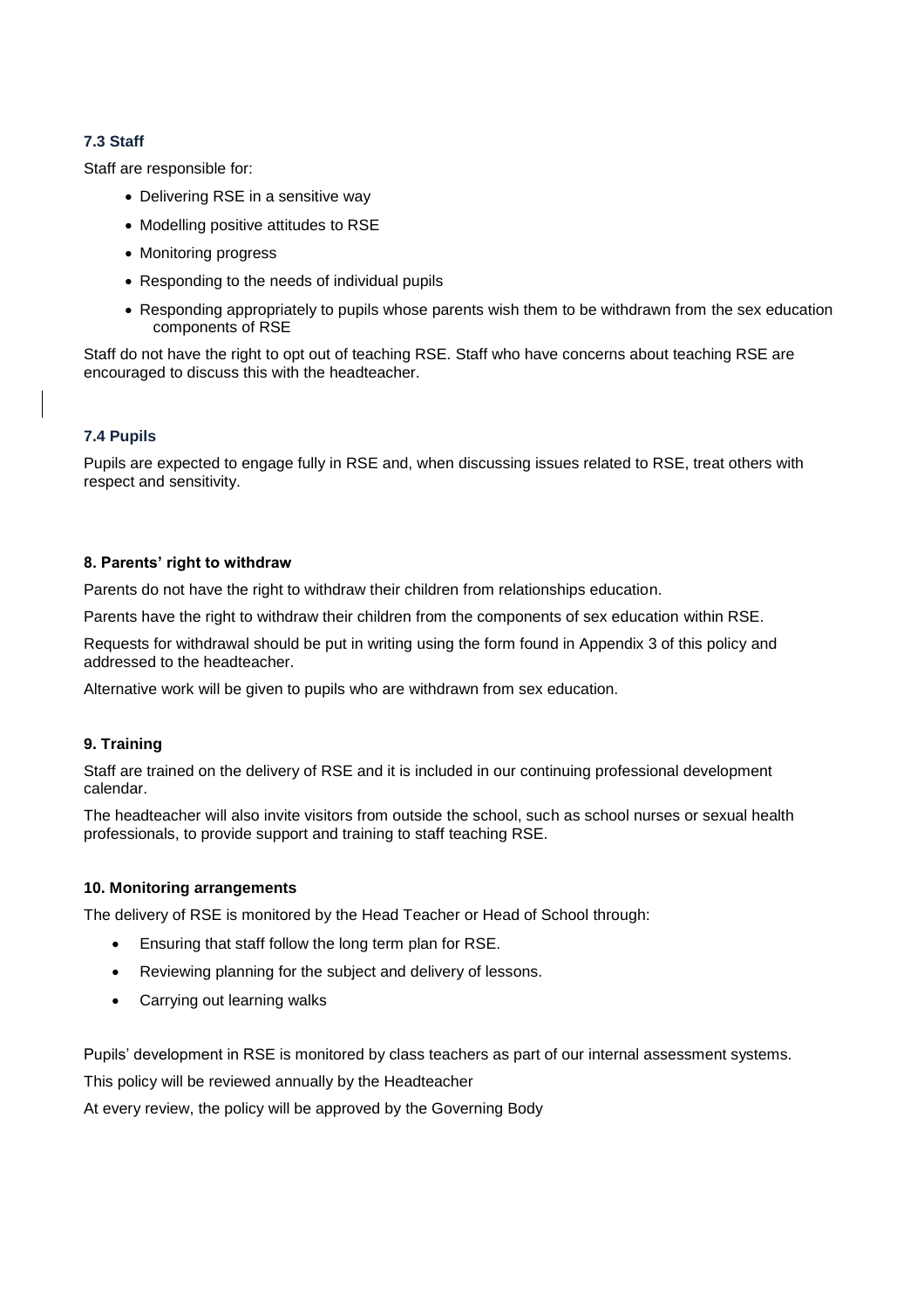| <b>TOPIC</b>                                | PUPILS SHOULD KNOW                                                                                                                                                                                                                                            |  |  |  |
|---------------------------------------------|---------------------------------------------------------------------------------------------------------------------------------------------------------------------------------------------------------------------------------------------------------------|--|--|--|
| Families and<br>people who<br>care about me | That families are important for children growing up because they can give love,<br>٠<br>security and stability                                                                                                                                                |  |  |  |
|                                             | The characteristics of healthy family life, commitment to each other, including in times<br>$\bullet$<br>of difficulty, protection and care for children and other family members, the importance of<br>spending time together and sharing each other's lives |  |  |  |
|                                             | That others' families, either in school or in the wider world, sometimes look different<br>from their family, but that they should respect those differences and know that other<br>children's families are also characterised by love and care               |  |  |  |
|                                             | That stable, caring relationships, which may be of different types, are at the heart of<br>$\bullet$<br>happy families, and are important for children's security as they grow up                                                                             |  |  |  |
|                                             | That marriage represents a formal and legally recognised commitment of two people to<br>$\bullet$<br>each other which is intended to be lifelong                                                                                                              |  |  |  |
|                                             | How to recognise if family relationships are making them feel unhappy or unsafe, and<br>$\bullet$<br>how to seek help or advice from others if needed                                                                                                         |  |  |  |
| Caring<br>friendships                       | How important friendships are in making us feel happy and secure, and how people<br>٠<br>choose and make friends                                                                                                                                              |  |  |  |
|                                             | The characteristics of friendships, including mutual respect, truthfulness,<br>$\bullet$<br>trustworthiness, loyalty, kindness, generosity, trust, sharing interests and experiences and<br>support with problems and difficulties                            |  |  |  |
|                                             | That healthy friendships are positive and welcoming towards others, and do not make<br>$\bullet$<br>others feel lonely or excluded                                                                                                                            |  |  |  |
|                                             | That most friendships have ups and downs, and that these can often be worked<br>٠<br>through so that the friendship is repaired or even strengthened, and that resorting to<br>violence is never right                                                        |  |  |  |
|                                             | How to recognise who to trust and who not to trust, how to judge when a friendship is<br>making them feel unhappy or uncomfortable, managing conflict, how to manage these<br>situations and how to seek help or advice from others, if needed                |  |  |  |
| Respectful<br>relationships                 | The importance of respecting others, even when they are very different from them (for<br>$\bullet$<br>example, physically, in character, personality or backgrounds), or make different choices or<br>have different preferences or beliefs                   |  |  |  |
|                                             | Practical steps they can take in a range of different contexts to improve or support<br>respectful relationships                                                                                                                                              |  |  |  |
|                                             | The conventions of courtesy and manners<br>$\bullet$                                                                                                                                                                                                          |  |  |  |
|                                             | The importance of self-respect and how this links to their own happiness<br>٠                                                                                                                                                                                 |  |  |  |
|                                             | That in school and in wider society they can expect to be treated with respect by<br>$\bullet$<br>others, and that in turn they should show due respect to others, including those in positions<br>of authority                                               |  |  |  |
|                                             | About different types of bullying (including cyberbullying), the impact of bullying,<br>$\bullet$<br>responsibilities of bystanders (primarily reporting bullying to an adult) and how to get help                                                            |  |  |  |
|                                             | What a stereotype is, and how stereotypes can be unfair, negative or destructive<br>$\bullet$                                                                                                                                                                 |  |  |  |
|                                             | The importance of permission-seeking and giving in relationships with friends, peers<br>$\bullet$<br>and adults                                                                                                                                               |  |  |  |

Appendix 1: By the end of primary school pupils should know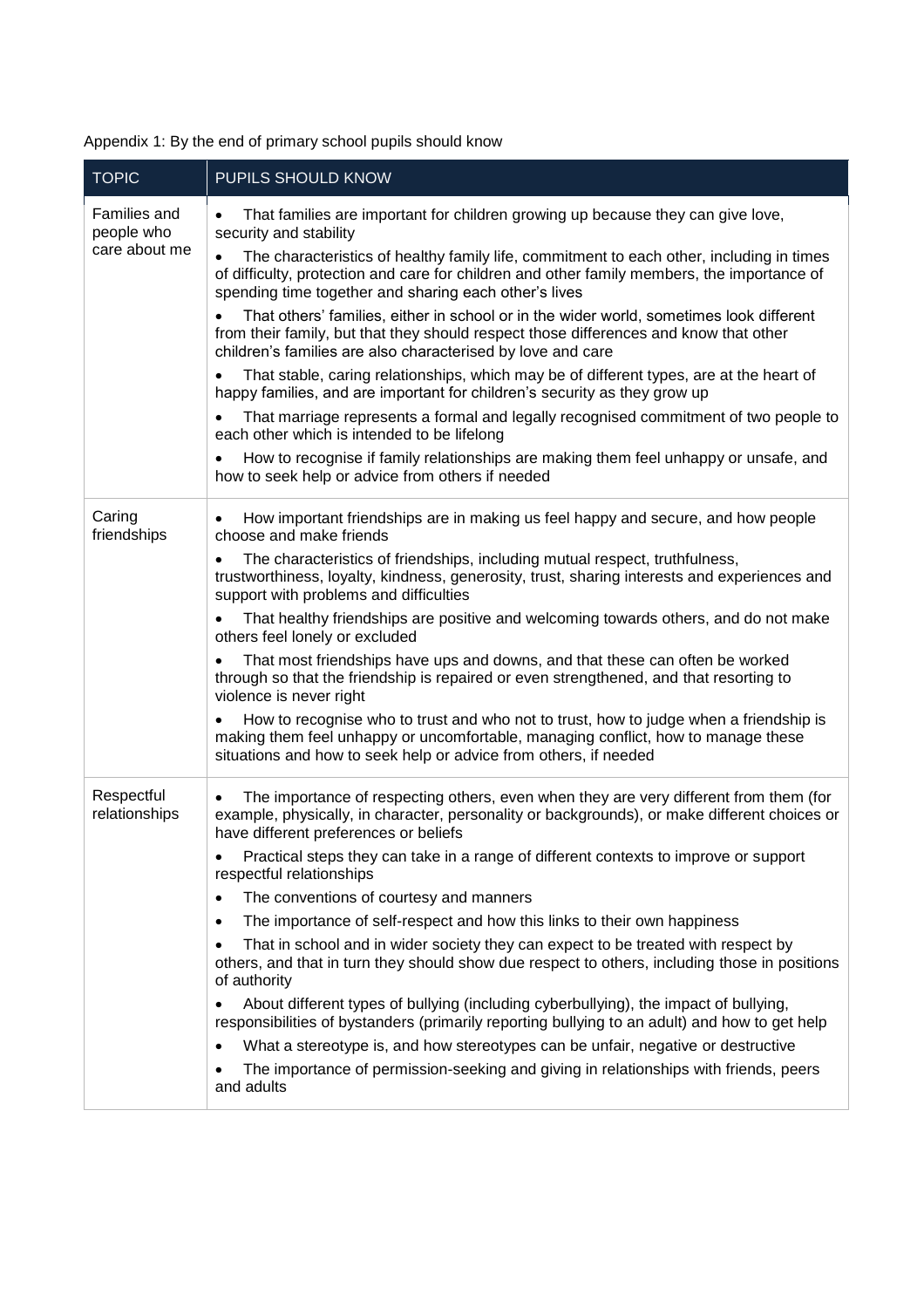| <b>TOPIC</b>            | PUPILS SHOULD KNOW                                                                                                                                                                |  |  |
|-------------------------|-----------------------------------------------------------------------------------------------------------------------------------------------------------------------------------|--|--|
| Online<br>relationships | That people sometimes behave differently online, including by pretending to be<br>someone they are not                                                                            |  |  |
|                         | That the same principles apply to online relationships as to face-to face relationships,<br>including the importance of respect for others online including when we are anonymous |  |  |
|                         | The rules and principles for keeping safe online, how to recognise risks, harmful<br>content and contact, and how to report them                                                  |  |  |
|                         | How to critically consider their online friendships and sources of information including<br>awareness of the risks associated with people they have never met                     |  |  |
|                         | How information and data is shared and used online<br>$\bullet$                                                                                                                   |  |  |
| Being safe              | What sorts of boundaries are appropriate in friendships with peers and others<br>$\bullet$<br>(including in a digital context)                                                    |  |  |
|                         | About the concept of privacy and the implications of it for both children and adults;<br>including that it is not always right to keep secrets if they relate to being safe       |  |  |
|                         | That each person's body belongs to them, and the differences between appropriate<br>and inappropriate or unsafe physical, and other, contact                                      |  |  |
|                         | How to respond safely and appropriately to adults they may encounter (in all contexts,<br>including online) whom they do not know                                                 |  |  |
|                         | How to recognise and report feelings of being unsafe or feeling bad about any adult<br>٠                                                                                          |  |  |
|                         | How to ask for advice or help for themselves or others, and to keep trying until they are<br>٠<br>heard                                                                           |  |  |
|                         | How to report concerns or abuse, and the vocabulary and confidence needed to do so<br>٠                                                                                           |  |  |
|                         | Where to get advice e.g. family, school and/or other sources<br>$\bullet$                                                                                                         |  |  |